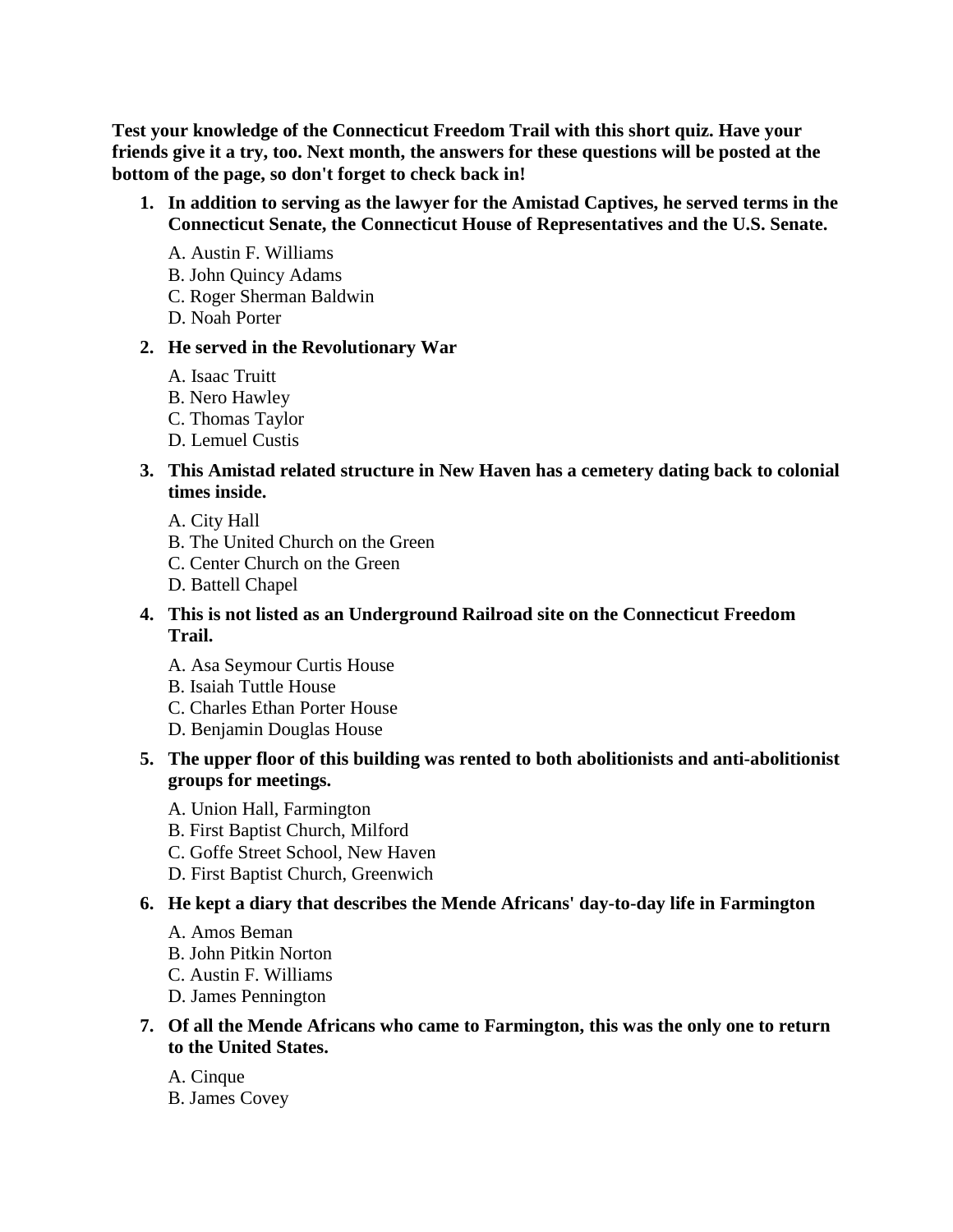- C. Margru
- D. Grabeau
- **8. This small law school in northwestern Connecticut educated 2 vice presidents of the United States, 14 governors, 14 members of the federal cabinet, 28 U.S. Senators, 100 members of the House of Representatives, 3 members of the U.S. Supreme Court and many state and local public officials.** 
	- A. Tapping Reeve Law School
	- B. Prudence Crandall School
	- C. Goffe Street School
	- D. Old District School House
- **9. This site represents the role Yale's faculty and students played in assiting the Amistad captives.** 
	- A. Battell Chapel
	- B. Grove Street Cemetery
	- C. Roger sherman Baldwin Law Office
	- D. Union Hall

#### **10. He provided strength and leadership to New Haven's African American community and was elected Black Governor in1825.**

- A. Eben Tobias
- B. William Lanson
- C. Peleg Nott
- D. Boston Nichols

### **11. He was not one of the Amistad captives.**

- A. Venture Smith
- B. Foone
- C. Cinque
- D. Kali

#### **12. This site is not represented on the Connecticut Freedom Trail quilts.**

- A. Village Creek Historic District
- B. Redeemers AME Zion Church
- C. JohnBrown Birthplace
- D. Jail Hill Historic District

### **13. Number of sites on the Connecticut Freedom Trail when the Connecticut Freedom Trail quilts were made.**

- A. 78
- B. 60
- C. 93
- D. 124